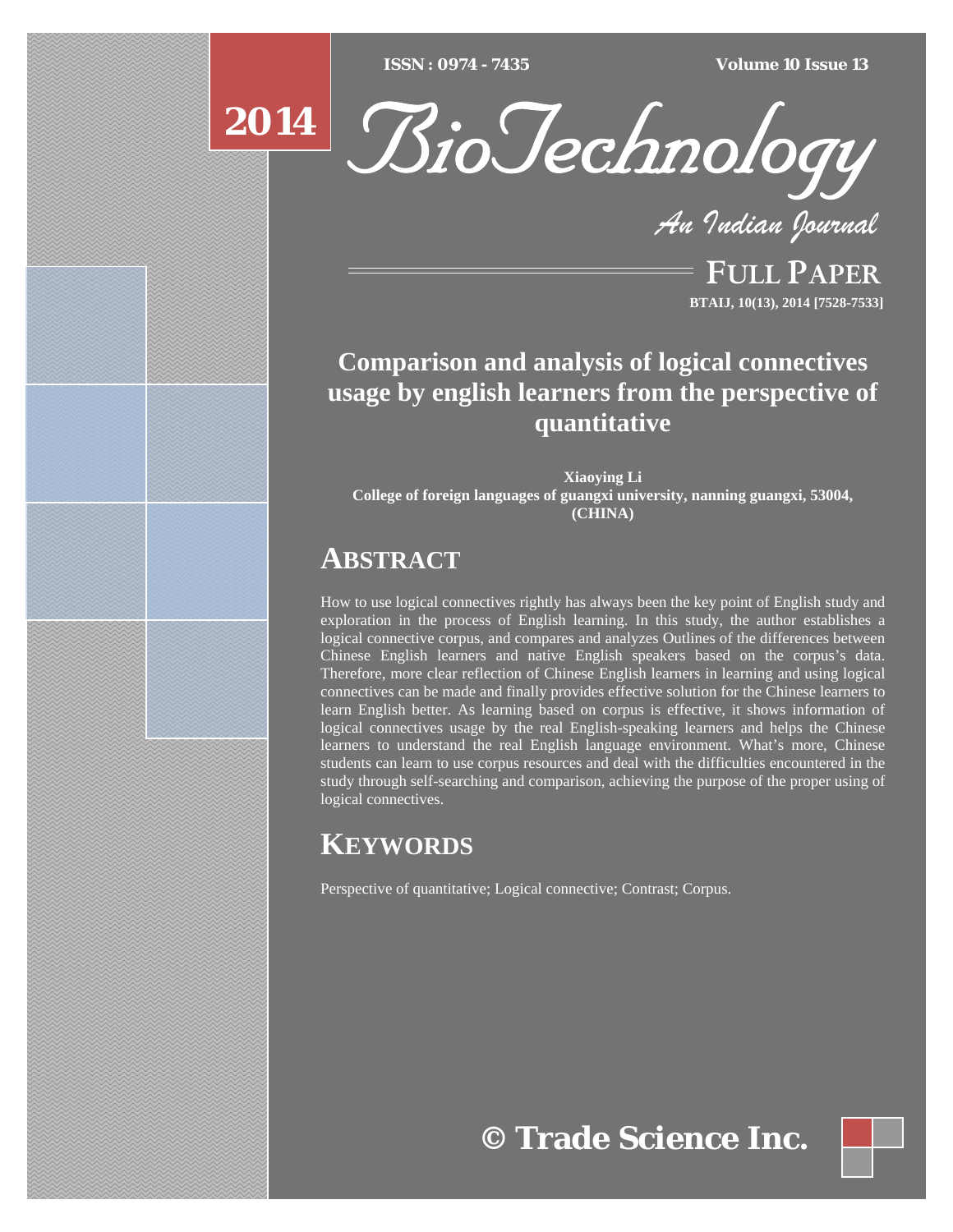#### **INTRODUCTION**

 The logical connectives can be divided into different kinds in both English and Chinese. In order to facilitate the research, the author build a small corpus of English writing of Chinese English learners as a comparison. By comparing the analysis we can see that Chinese English learners use logical connectives more often than native English speakers in writing, especially in the usage of some common logical connectives. In addition, through further study we can find that Chinese English learners are used to put logical connectives at the beginning of the sentence or use them wrongly, which more or less has connection with Chinese English teaching materials and teaching methods. So the author thinks that a good English corpus can really make us understand the usage of logical connectives in real context. Thus it can be conducive to the standardization of the English teaching and improve the quality of Chinese English learning.

 It is important to use the logical connectives rightly since that the main relationship among sentences is achieved through the logical connectives. If logical connectives are used properly, the whole writing would be logical and reasonable, otherwise, there would be ambiguity and fault. Therefore, comparison and analysis of usage of logical connectives through the real English teaching practice has become a focus in the study of English teaching. Previously, we used the wrong research method to study the usage of logical connective. Specifically speaking, researchers just recorded errors and then did contrast analysis of them according to the grammar so as to get the right one. As for other research methods, there are a certain similarity with the former one. They has certain but not fundamental effect on improving English learners' writing ability. There is another reason that can lead to this phenomenon. Because there is limitation of itself as a native Chinese speaker and the narrow surrounding environment of learning a foreign language, simple error analysis alone could not solve the fundamental problem. There is a problem from the research method as in the process of research, researchers can only get the limited scope of the wrong usage, which belongs to the small probability event. It could not fully reflect the errors in the English learning problems and the results failed to have accurate reference for English teaching.

 Recently, the research of teaching has become digital and has a certain universality and representation under the perspective of quantitative. During the process of English learning, Chinese learners can research for the usage of logical connectives and collect the relevant data in the corpus through the search software to establish their research on the basis of the data model. Obviously the obtained results could provide significant guidance that are necessary for practical English writing teaching. With the development of the study of logical connective usage in abroad, we may discuss and compare between the Chinese learners and English learners in the process of their study from the different aspects of semantics,syntax, and genre. It is concluded that the reason why there are differences is that Chinese English learners don't understand the right semantic function in the different style of articles and use them in stereotypes.

#### **THE RESEARCH METHOD**

 The research method of this study is to analysis from the perspective of quantitative. The author builds a small corpus for students writing as reference corpus in the course of modeling of quantitative perspective. At the same time,20 common logical connectives are selected as the research objects. MonoConc. Pro 2.0 is adopted in the search of corpus and summarize, analyze and compare related word retrieval, as well as the results and position and function in the sentence. In this study the following two aspects are determined to be answered:

 (1) Are there any differences among Chinese English learners on the usage of the twenty common logical connectives compared with native English-speaker learners? If so, in what aspects?

 (2) Are there any differences among the sentences position of the twenty logical connectives used by Chinese learners and the native speakers? If so, in what aspects?

#### **Selecting the logical connectives**

 The logical connectives can be divided into different kinds in both English language and Chinese language. Different researchers have different understandings of classification of the logical connectives function. In this study, we call all the words that play a role of connection as logical connectives. Logical connectives can be used to express different semantic relationships in the use of language, especially in the using of language and writing. Logical connectives are used to realize the function of the logical relationship, so it is particularly important. In this study, we selected the logical connectives which are frequently used in daily life and this is the most important part of the whole research process. First of all, the author observed that all the researches both in domestic and abroad are about these words that are used most commonly. Therefore,these words would be our best choice. The author compared and selected the following twenty logical connectives on the basis of her own teaching experience as the objects of study and analysis. there are: hence, yet, because, fit, although, therefore, however, so, in fact, On the other hand, for example, indeed, thus, moreover, also, furthermore, braking, but, thus, then.

#### **The establishment of the corpus**

 In numerous corpus, Chinese learner corpus built by Shichun Gui and Huizhong Yang and Chinese students English translation corpus built by Qiufang Wen and others are to some extent help researchers to find the common problems existed in Chinese English learners. However, when we need to study a particular problem, or problems in different groups, the limitations of the corpus are shown, so the author established a small corpus according to their own research needs. Among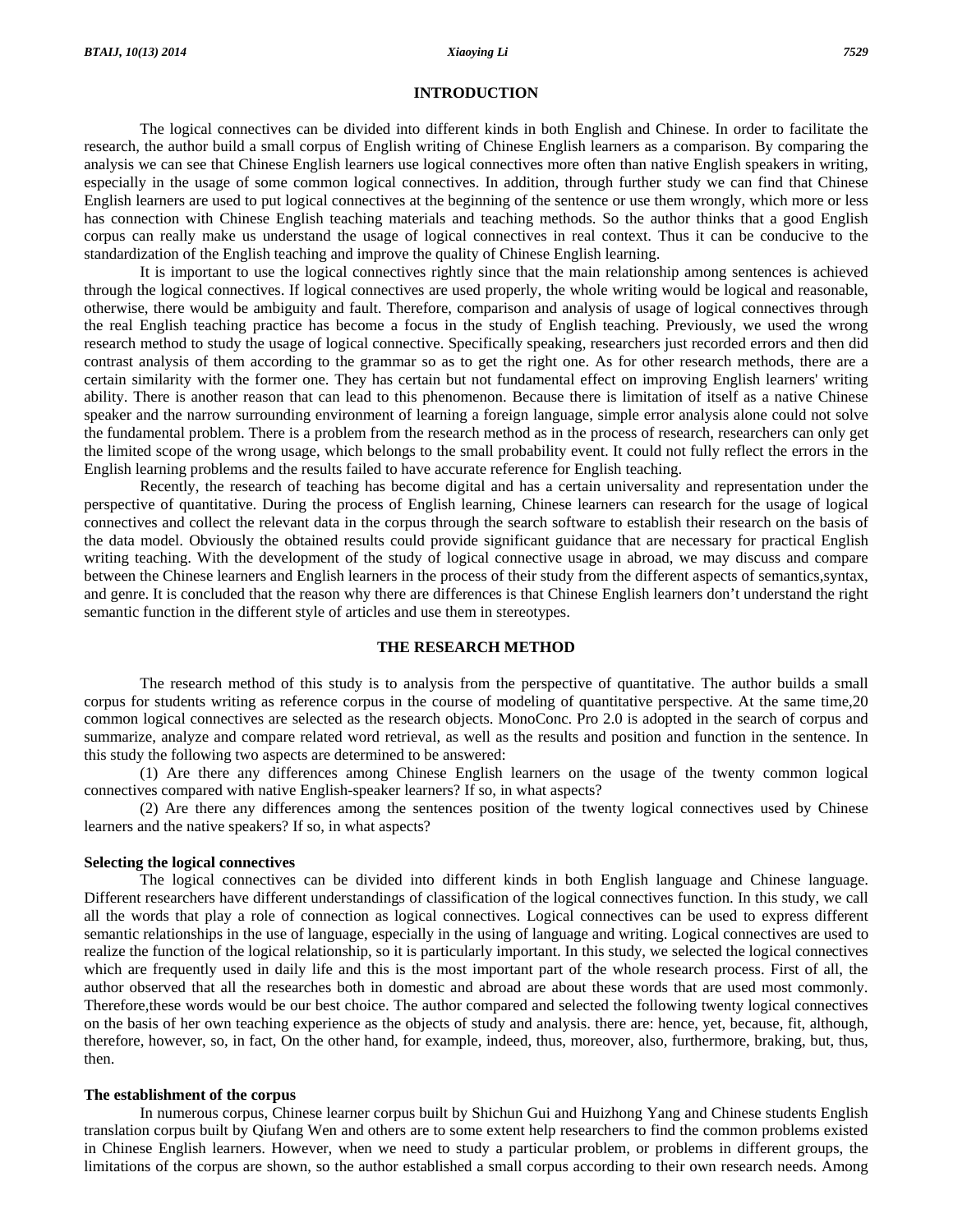many English learners in China, the number of non-English major learners is really big, therefore, their problems in English learning represent the common problems of the whole group for Chinese English learners. In order to achieve more accurate understanding of situations of non-English major college students using logical connectives, the author formed an English composition writing corpus contained these writings from college freshmen and graduates.

 In order to further reflect the objectivity of the research, the author subdivides the corpus into undergraduate writing corpus and graduate corpus. Undergraduate writing corpus is composed of 227 undergraduate English essays, words amount to 37934; Graduate student corpus is composed of 266 postgraduate English composition writings, words amount to54130. Therefore, the amount of words in the corpus is 92064. The author thinks that native English thesis corpus is more conform to the needs of the research compared with other corpus. The corpus, including a lot of compositions written by British students and American students, has 93546 words. the compositions of British students words amount to 45624 while American students compositions words are 47922.

## **THE RESEARCH RESULTS AND ANALYSIS**

 We will compare and analyze the frequency of logical connectives in this section, and then further discuss the position of logical connectives in the statement.

#### **The usage of the twenty logical connectives**

 By comparing the relevant data from two corpora, the author find that Chinese learners use the logical connectives more often than the native English speakers. In the two corpora, Chinese learners use logical connectives for 2376 times while the number for native English speakers is 1532. From this data, we can see that although the total vocabulary of two corpora is similar, the usage of logical connectives is different. The different ratio reaches 1.55. TABLE 1 reflect this phenomenon intuitively.

| number | <b>LOCNESS</b>    |           |               |              | <b>LCEW</b>       |                |               |
|--------|-------------------|-----------|---------------|--------------|-------------------|----------------|---------------|
|        | connectives       | frequency | Ratio $(\% )$ | number       | connectives       | frequency      | Ratio $(\% )$ |
| 1      | because           | 356       | 22.88         | $\mathbf{1}$ | <b>SO</b>         | 604            | 25.19         |
| 2      | but               | 328       | 21.08         | 2            | but               | 582            | 24.27         |
| 3      | also              | 192       | 12.34         | 3            | also              | 326            | 13.59         |
| 4      | <b>SO</b>         | 176       | 11.31         | 4            | because           | 249            | 10.38         |
| 5      | then              | 118       | 7.58          | 5            | however           | 152            | 6.34          |
| 6      | however           | 94        | 6.04          | 6            | then              | 100            | 4.17          |
| 7      | therefore         | 46        | 2.96          | $\tau$       | on the other hand | 56             | 2.34          |
| 8      | yet               | 41        | 2.63          | $\,8$        | for example       | 54             | 2.25          |
| 9      | instead           | 41        | 2.63          | 9            | besides           | 53             | 2.21          |
| 10     | though            | 36        | 2.31          | 10           | in addition       | 50             | 2.09          |
| 11     | for example       | 27        | 1.74          | 11           | though            | 47             | 1.96          |
| 12     | in fact           | 21        | 1.35          | 12           | therefore         | 41             | 1,71          |
| 13     | thus              | 21        | 1.35          | 13           | thus              | 20             | 0.83          |
| 14     | indeed            | 16        | 1.03          | 14           | in fact           | 19             | 0.79          |
| 15     | on the other hand | 13        | 0.84          | 15           | moreover          | 17             | 0.71          |
| 16     | besides           | 10        | 0.64          | 16           | yet               | 13             | 0.54          |
| 17     | in addition       | 9         | 0.58          | 17           | indeed            | 5              | 0.21          |
| 18     | furthermore       | 7         | 0.45          | 18           | instead           | 5              | 0.21          |
| 19     | hence             | 3         | 0.19          | 19           | furthermore       | 3              | 0.13          |
| 20     | moreover          |           | 0.06          | 20           | hence             | $\overline{2}$ | 0.08          |

#### **TABLE 1: The frequency and ratio of the twenty common logical connectives in the two corpora**

#### **The usage of the six most frequent logical connectives**

 From the TABLE 1, we can find the six most frequent logical connectives. They are the same, just be a little different in the order. The word "because" has the highest frequency in the native English thesis corpus while in learners' writing it only ranked fourth in the corpus. Therefore, its proportion of the Chinese learners is as less than half as the native speakers. Another obvious feature is that the word "so" has been used most frequently in the learners' writing corpus, up to 604 times, accounting for a quarter in the twenty logical connectives in total while in native English thesis corpus, "so" has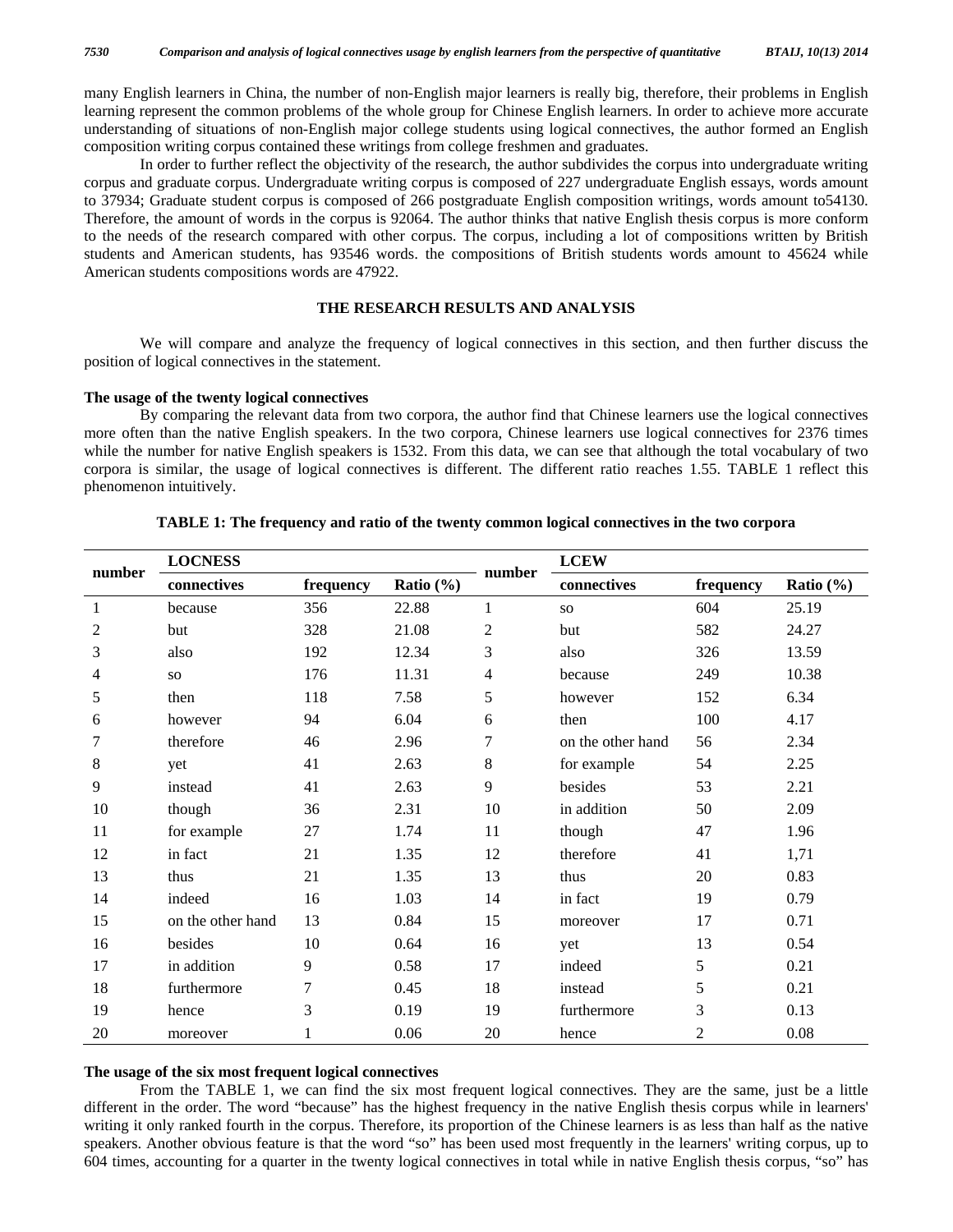the frequency as 176 times, only accounting for one over ten in all common logical connectives total number. It fully shows that the Chinese English learners depend more on the word "so" and reflects they are lack of some ability in terms of logical connectives choice.

#### **The comparison of differences in the frequency of logical connectives**

 The most significant difference on logical connectives frequency is the use of logical phrases. The four logical connectives rank in the frequency of 7, 8, 10, 14 respectively in the learner corpus while rank in the frequency of 11, 12, 15, 17, respectively in native English thesis corpus. We can find that Chinese English learners have their own preferences of the logical connectives by comparison with this data. Figure 1 shows frequency of the two groups of corpus in the condition of the logical connectives.



**Figure 1 : The comparison of connectives frequency** 

 From TABLE 1 we can also see that Chinese English learners cannot use some certain logical connectives rightly. For example, "yet" and "instead" are used for 41 times respectively in native English thesis corpus, ranked the eighth and ninth respectively in the twenty logical connectives while they are used for only 13 times and 5 times in the learner corpus, ranked as no. 16 and 18 respectively.

#### **The comparative analysis of position of logical connectives**

 Based on the comparative analysis of the frequency of logical connectives, we will study the connectives position in the sentences and it is helpful for learners to understand the difference between them and native English speakers. TABLE 2 shows the ten logical connectives position in the two corpora for us.

In TABLE 2, we can see that logical connectives are more often used at the beginning of a sentence in the learner corpus. Chinese English learners used logical connectives in this way for 996 times, accounted for forty percent of the total number in the corpus while the native speakers used like this for 266 times, only seventeen percent of the entire corpus. This fully indicates that Chinese learners love using logical connectives at the beginning of a sentence.

 During the following analysis, the author will focus on analysis of the adverb "however" and the subordinating conjunction "because". so it is necessary to show their position in the sentence. Figure 2 shows the position of "however" and "because" in sentences.



**Figure 2 : The position of "however" and "because" in sentences.**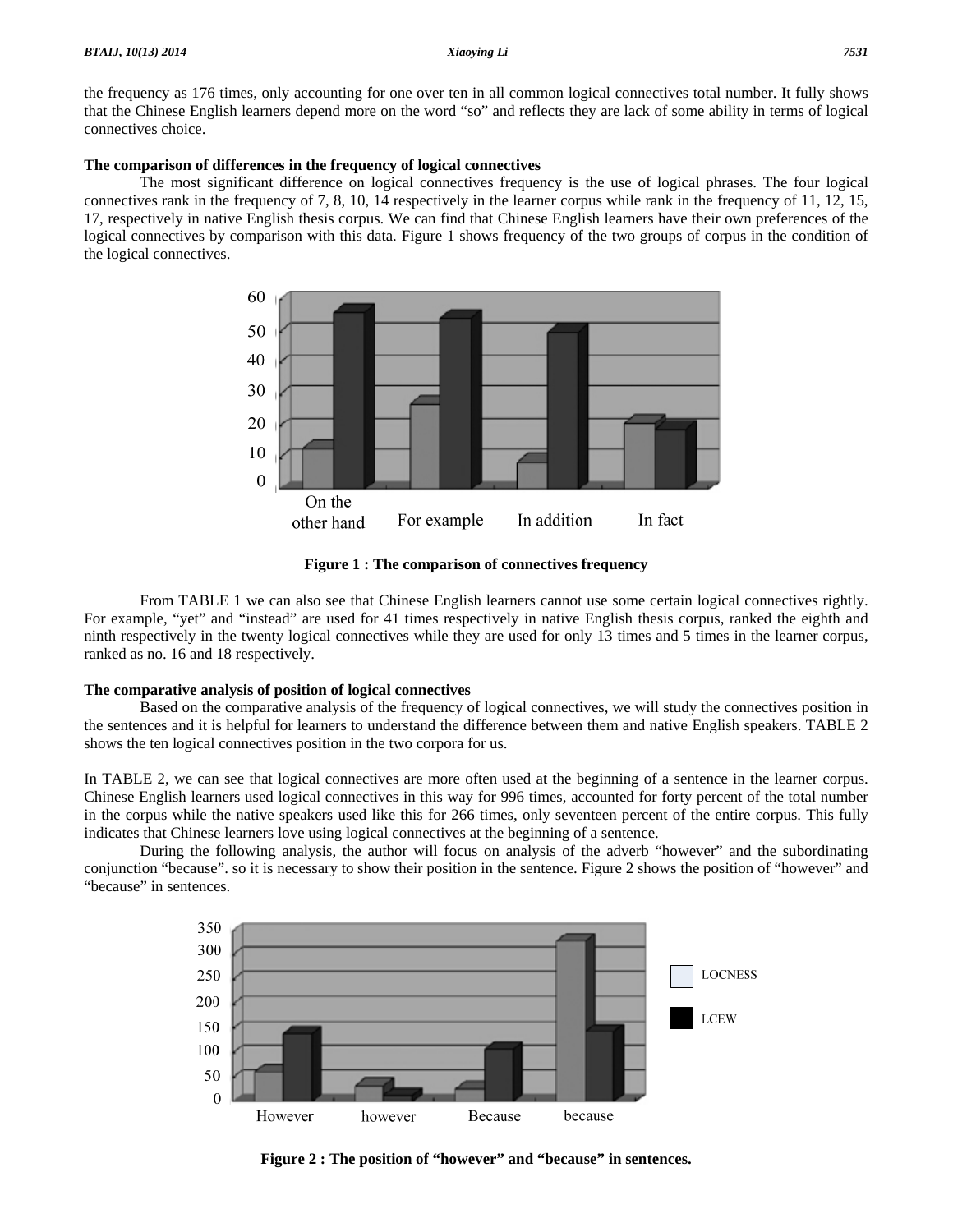|        | <b>LOCNESS</b>   |           | <b>LCEW</b>       |           |  |
|--------|------------------|-----------|-------------------|-----------|--|
| number | At the beginning | Frequency | At the beginning  | Frequency |  |
| 1      | However          | 61        | but               | 253       |  |
| 2      | But              | 49        | So                | 244       |  |
| 3      | Because          | 27        | However           | 139       |  |
| 4      | So               | 25        | Because           | 107       |  |
| 5      | Yet              | 22        | On the other hand | 46        |  |
| 6      | Therefore        | 21        | In addition       | 46        |  |
| 7      | For example      | 21        | For example       | 45        |  |
| 8      | Instead          | 18        | <b>Besides</b>    | 45        |  |
| 9      | In fact          | 11        | Also              | 38        |  |
| 10     | Then             | 11        | Then              | 33        |  |
| 11     | Because          | 329       | So                | 360       |  |
| 12     | but              | 279       | But               | 329       |  |
| 13     | Also             | 186       | Also              | 288       |  |
| 14     | So               | 151       | Because           | 142       |  |
| 15     | Then             | 107       | Then              | 67        |  |
| 16     | However          | 33        | Though            | 32        |  |
| 17     | though           | 32        | However           | 13        |  |
| 18     | therefore        | 25        | Thus              | 11        |  |
| 19     | Instead          | 23        | Therefore         | 10        |  |
| 20     | Yet              | 19        | On the other hand | 10        |  |

**TABLE 2 : The comparison of the logical connectives located at the beginning, the middle or the end of the sentence** 

#### **The comparison of the location of "however"**

 In the process of comparing two corpus data, we can see the following characteristics. In learner writing corpus "however" appeared at the beginning of sentences for 130 times, as much as twice in the native English thesis corpus while it appeared at the middle of sentences only for half of the times that used in the native English thesis corpus. It shows that the Chinese English learners are used to use "however" at the beginning to express twist of meaning.

The logical connectives "so" and "but" are another examples of obvious location difference in sentences. They are more often used at the beginning of sentences in the learner writing corpus than in native English thesis corpus, which shows that Chinese English learners might think where there are more logical connectives, there is more logic relation of sentence.

## **Comparison of the position of "because"**

 From Figure 3 we can see very intuitively that "because" appeared at the middle of sentences for 329 times in native English thesis corpus while it appeared at the beginning for only 27 times. Through further analysis, we can see that there are 13 times of them are from phrase of "because of " while the other 14 cases is from the adverbial clause. In 329 cases of "because" in the middle of sentences, we find that there are 53 cases from phrase "because of" while the remaining 276 cases are adverbial clauses. Different from the native English thesis corpus, "because"appeared at the beginning of sentences for 107 times in learners corpus, four times the size of that in the native English thesis corpus. However, it appeared in the middle of sentences for less than half of that in the native English thesis corpus. This contrast shows that very few Englishspeaking learners will put adverbial clauses in front of the main clause of complex sentences while the Chinese English learners might use logical connectives too much or improperly.

## **INSPIRATION IN THE TEACHING**

 Through the analysis of these 20 common logical connectives, we have more in-depth understanding on the Chinese English learners using logical connectives. Compared with native English learners, Chinese English learners are more dependent on fixed phrases and used to use logical connectives in the process of using language or learning. The reasons for this phenomenon are various. On the one hand, we emphasize the logical connectives among English teaching, making learners mistakenly exaggerate the role of logical connectives and leading to misuse and abuse. On the other hand, Chinese teaching materials provide unclear methods to use logical connectives by simple classification,which makes learners ignored the rhetoric of logical connectives, grammatical functions and highlight the significance of the logic function. This kind of one-sided understanding of logical connective knowledge not only cannot help Chinese learners to learn English better, on